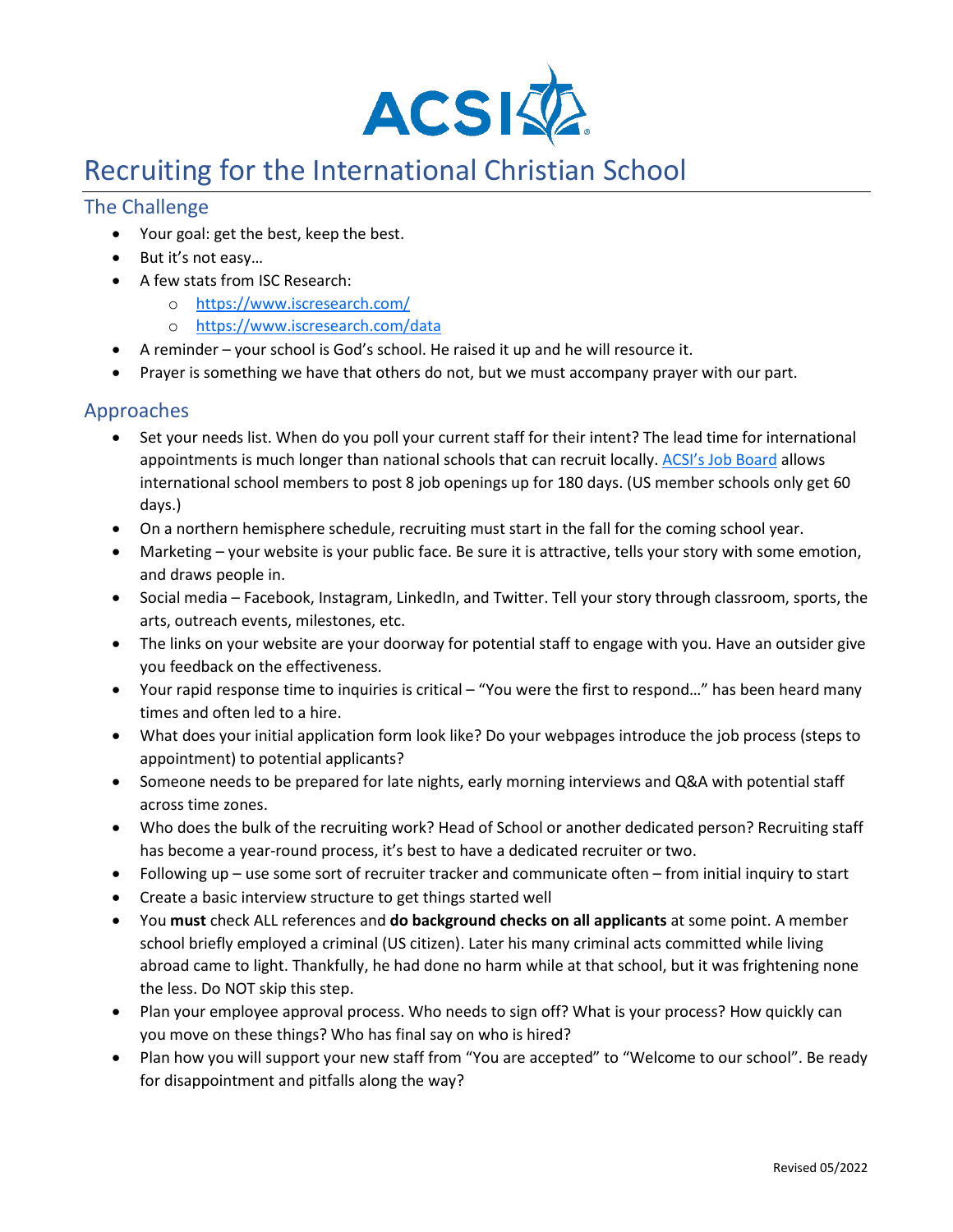- Examine your BUDGET FOR RECRUITMENT AND MARKETING. Do you have a budget for this? If not, fix this. Look around and do a study on what it costs to get one quality teacher to your school.
- PRAYER is free.  $\odot$

## You need every fishing pole you can get

- You cannot rely on just one source to find the staff you need
- Be sure to make use of your ACSI membership to post jobs on ACSI Job Board.
	- $\circ$  ACSI offers you up to 8 free job postings for your school annually on its online job board. Additional postings or upgrade features require a fee.
	- o Use and maintain your ACSI postings. Do not neglect your postings keep them fresh and up to date.
	- $\circ$  Stagger your 8 free posts throughout the year so that your presence is maintained.
	- $\circ$  Purchase upgrades to get noticed. Upgrades may include highlighting, so your post stands out and/or the ability to stay near the on top of the job board for a longer time.
	- o Be sure to track the job seekers' pages. Individuals can and do post their CVs to the job board. Do you own research on people you see.
- Word of mouth is invaluable!! Get your staff and their network of friends involved.
- Consider partner agencies like RCEI (Resourcing Christian Education Int'l), and TeachBeyond, and other sending agencies.
- Make use of multiple Job Boards to post your openings see table below
- Consider Christian job boards from other nations that are English speaking or strong English component – UK, Australia, Canada, Holland?
- Colleges welcome your job posts on their career center pages not just Christian colleges!
	- o Almost all US colleges (Christian and secular) have an online career center. They are happy for you to post your job openings on their job board - usually at no cost to you. Those job boards not only serve their current student body but also their alumni. If you post to a secular college job board be sure that you are clear on the Christian nature of your school and your ideal candidate.
	- $\circ$  If you post to a college job board be sure that you maintain, and not neglect, your postings. It can be easy to forget your postings over time. Take notes with dates of postings and keep them fresh and up to date.
	- o Handshake is the new go-to location for college career center. Here is an example of how you can leverage this platform through Calvin College. [https://calvin.edu/offices-services/career](https://calvin.edu/offices-services/career-center/employers/post.html)[center/employers/post.html](https://calvin.edu/offices-services/career-center/employers/post.html)
	- o Other examples…
	- o <https://www.cedarville.edu/Offices/Career.aspx>
	- o <https://www.moody.edu/student-services/career-services/>
	- o <http://www.liberty.edu/academics/general/career/index.cfm?PID=26577>
- Do you have a budget for ads and job boards? This should be part of your recruiting budget.
- "Headhunter Services". Some schools employ a company to do executive searches usually to find head of school or administrative candidates. This can be very effective, but it can be costly as well. When researching such a firm be sure they are good at what they do and can be a trusted partner with you. Examples of Christian firms include…
	- o <https://www.paideia-inc.com/executive-and-administrative-search>
	- o <https://www.globalschoolconsultants.org/>
	- o <https://www.vanderbloemen.com/schools>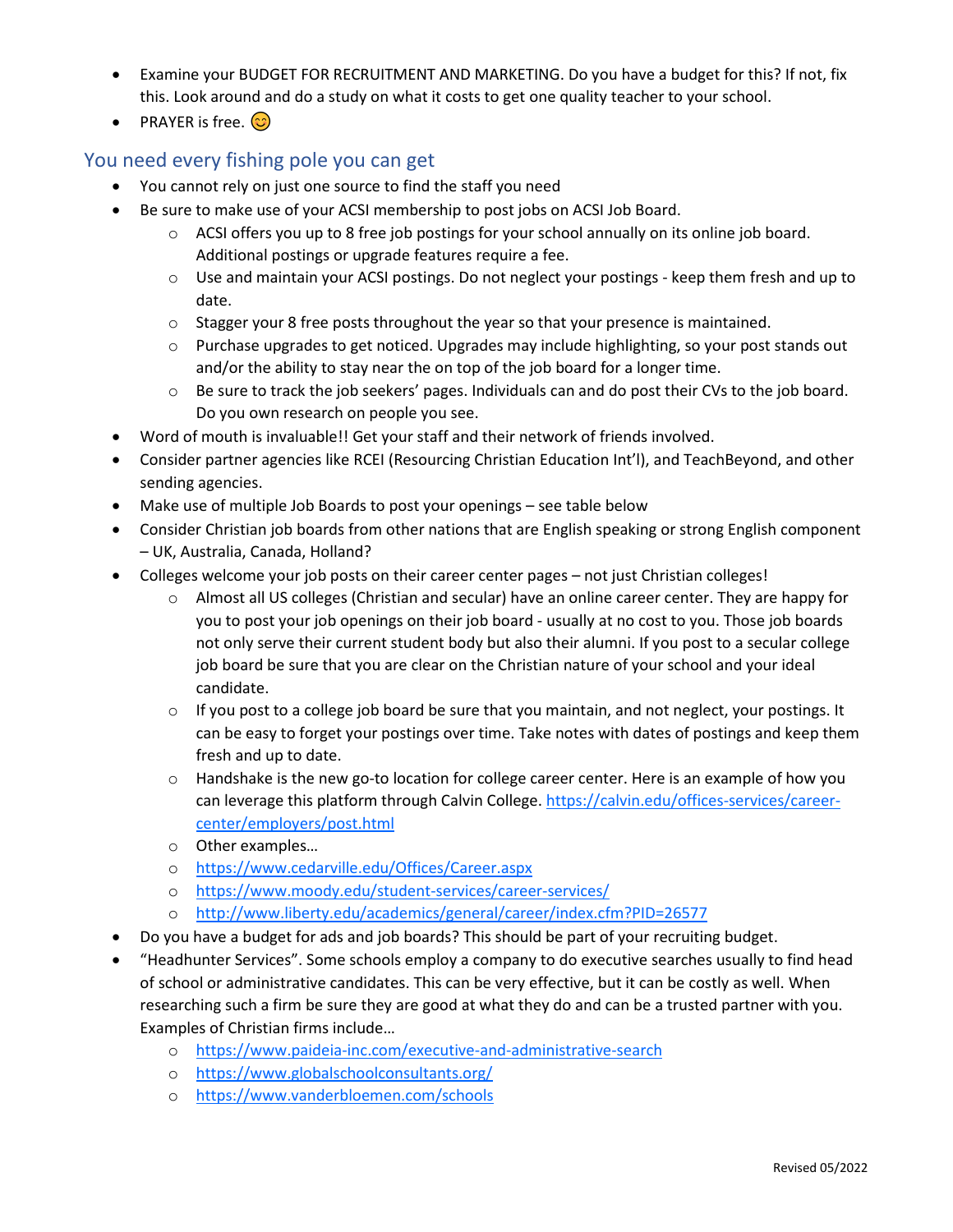## Job Fairs Virtual and In-Person

- **VIRTUAL FAIRS**
- ACSI is now running virtual job fairs. The advantages of a virtual job fair are…
	- o Relatively inexpensive. No travel, meals and lodging expenses.
	- o Time frame is condensed.
	- $\circ$  A virtual fair tends to draw in experienced teachers and from a wider audience. The quality of the candidate tends to be higher than ACSI's in-person fairs on college campuses.
	- o The virtual fair hosts work hard to market the event internally to ACSI network and externally.
- While a virtual fair has its clear advantages, you must prepare in advance, post your opportunities early and do your own marketing pushes ahead of the event. Your active participation will draw candidates to your virtual booth. See Tips for a Successful Virtual Job Fai[r here.](https://www.acsi.org/docs/default-source/global-international/virtual-job-fair-tips-2021.pdf?sfvrsn=6ae4390e_2)
- **IN-PERSON FAIRS**
- How to approach an in-person job fair ....
	- $\circ$  It is a good idea to make a job fair a priority every year. Your name recognition will grow over time.
	- $\circ$  Think about your display table and materials. Does it draw in potential recruits? What does it say about you? Is there any sort of emotion in the images?
	- $\circ$  A large pop-up banner is a good idea but freshen your graphics so that they are attractive and easy to absorb from a distance across a crowded hall. (Small photos and text are not effective recruits will not stop to read the small print of your posters. Remember, impression is probably the most powerful thing you can do. Your school name and the "coffee-cup version" of your mission statement is usually enough to draw people to your table. Your logo and one or two attractive photos to highlight your school is usually enough.
	- $\circ$  Bring SWAG items (school logo pens, other interesting items from your country with your logo) and give them out liberally. You never know where that pen or trinket will end up! Pray over those items as if they were seed you sow into the world.
	- $\circ$  Other materials on your table can include a recent yearbook, a signup sheet for more information, business cards, a small country flag, a soccer ball, or something that's interesting and tells something about your school and country.
	- $\circ$  Avoid the heavy stuff big items. These can work for some people to stand out, but your smiling face and confidence at your table will speak volumes. A few images on a pop-up banner of people that highlight what goes on at your school can be very effective.
	- $\circ$  Prepare for the conversations you will have at the fair with the following individuals: people who walk by your table but have never heard of your school, people who know about the world of international Christian schools and have some interest but don't know about your school, and those who know about your school and want to learn more.
	- o Consider taking written notes of conversations you have with every individual good or bad.
	- $\circ$  Keep your eye on both the short-term and the long-term. Share your findings and daily activity with your prayer team back home or around the world.
	- $\circ$  Have a clipboard and pen at your table for people to indicate their interest by leaving their name, phone number, and email address.
- Make your own personalized recruiting stops between fair dates made up of contacts from your school community. Return visits, year after year, to a Christian college or church, can be very powerful. Start with who you know and foster that relationship over time.
- Consider setting up a table at Mission events:
	- o Moody Bible college's annual mission fest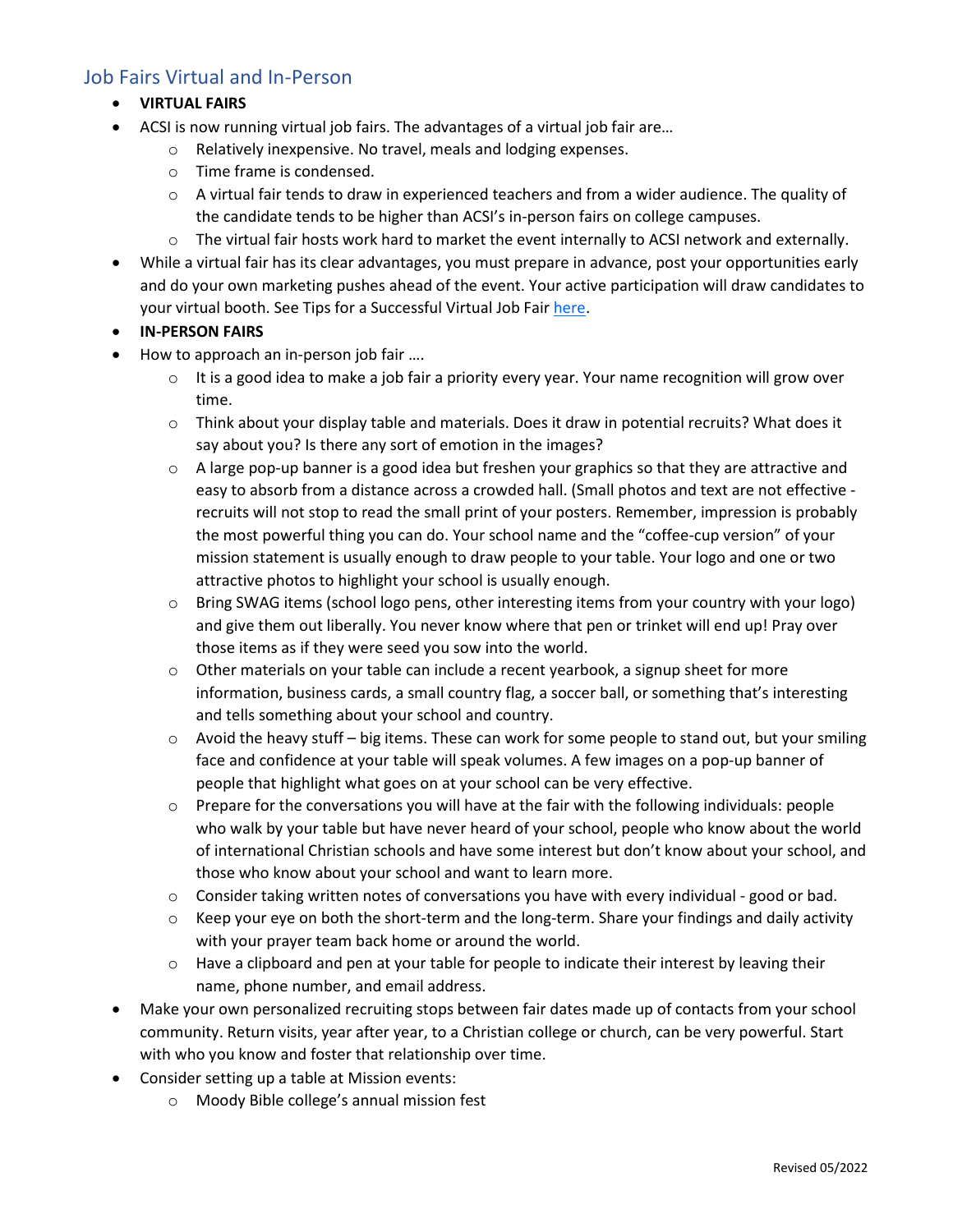- o Mission Fests Canada, Urbana, CRU Winter Conference
- There are lots of secular job fairs out there, but they are not cheap.
	- $\circ$  One of the biggest and oldest fairs for international school recruiting is held in Iowa every year. [Learn more here.](https://teachoverseas.uni.edu/fair)
	- $\circ$  Scroll dow[n on this page](https://www.iss.edu/services/teacher-recruitment/job-fairs) to see a list of recruiting fairs with International School Services.
	- o [Search Associates Job Fairs.](https://www.searchassociates.com/Job-Fairs/Job-Fairs-Home.aspx)
	- o [Council of International Schools.](https://www.cois.org/for-schools/career-and-recruitment-services)
	- $\circ$  Note: Secular job fairs can be challenging when faith and lifestyle issues come up. Be prepared for those conversations.
- Attending any job fair tour (including ACSI's) is financially costly. Do you have a budget line for this?

#### Retention of staff

- International schools need a "both-and" strategy recruiting and retention. Your recruitment efforts must start with your current staff. What is your retention plan for your current staff? Have you thought through this issue, do you have a plan for keeping the good staff that you already have? Think about recruiting them every year. In other words, do not assume they will stay on. Have you thought about enticements to stay?
- But let's start at the very beginning days of your new staff. What you do in the very first days and weeks can make a huge difference in retention.
- Be sure to think through your pre-job orientation. What are you doing with your new staff before they ever reach the school or teach their first class?
- Question to consider: What is the downside of just hiring someone, getting them to your school, having a brief orientation and then showing them their classroom and giving them a key? Think through all that they are going through as they join your community, locality, and culture.
- The initial field experiences for your new hire (your on-boarding and orientation) can indicate future success and longevity. Is your orientation caring and thorough? Does it establish proper expectations? Are new hires given information about transition and culture? Do you appoint a mentor or a caregiver to walk with them through their first year?
- When you set expectations well for your new hires you reduce surprises and frustrations. Then, when frustrations do arise they become easier to handle – "Oh yeah, they told me this would happen. They told me I might feel this way."
- Consider [ACSI's PRO2Go](https://www.acsi.org/global/international-schools/events/pfo2go) course for your new hires. PFO2Go assists in helping you create a good start for your new staff. Be sure to appoint an advisor to take your new hires through the course.
- Consider assigning veteran teammates to serve as hosts for new staff for the first year.
- Consider adding in a mid-year retreat day for first year staff.
- Final word on retention. Sometimes you can do everything right invest in PFO training, have a retention strategy, and even have written and verbal agreement from your new staff for the long term, yet life can get in the way. Unanticipated life events can interrupt your staff members best-laid plans to stay long term. God is aware of this and will meet your need - in the short and long run.

#### Online Resources

ACSI does not endorse each site or company below. These resources are offered as a collection of ideas. It is important that you check out each option carefully to be sure it is a good solution for your school.

| Organization | <b>For Job Seekers</b> | <b>For employers</b> |
|--------------|------------------------|----------------------|
|--------------|------------------------|----------------------|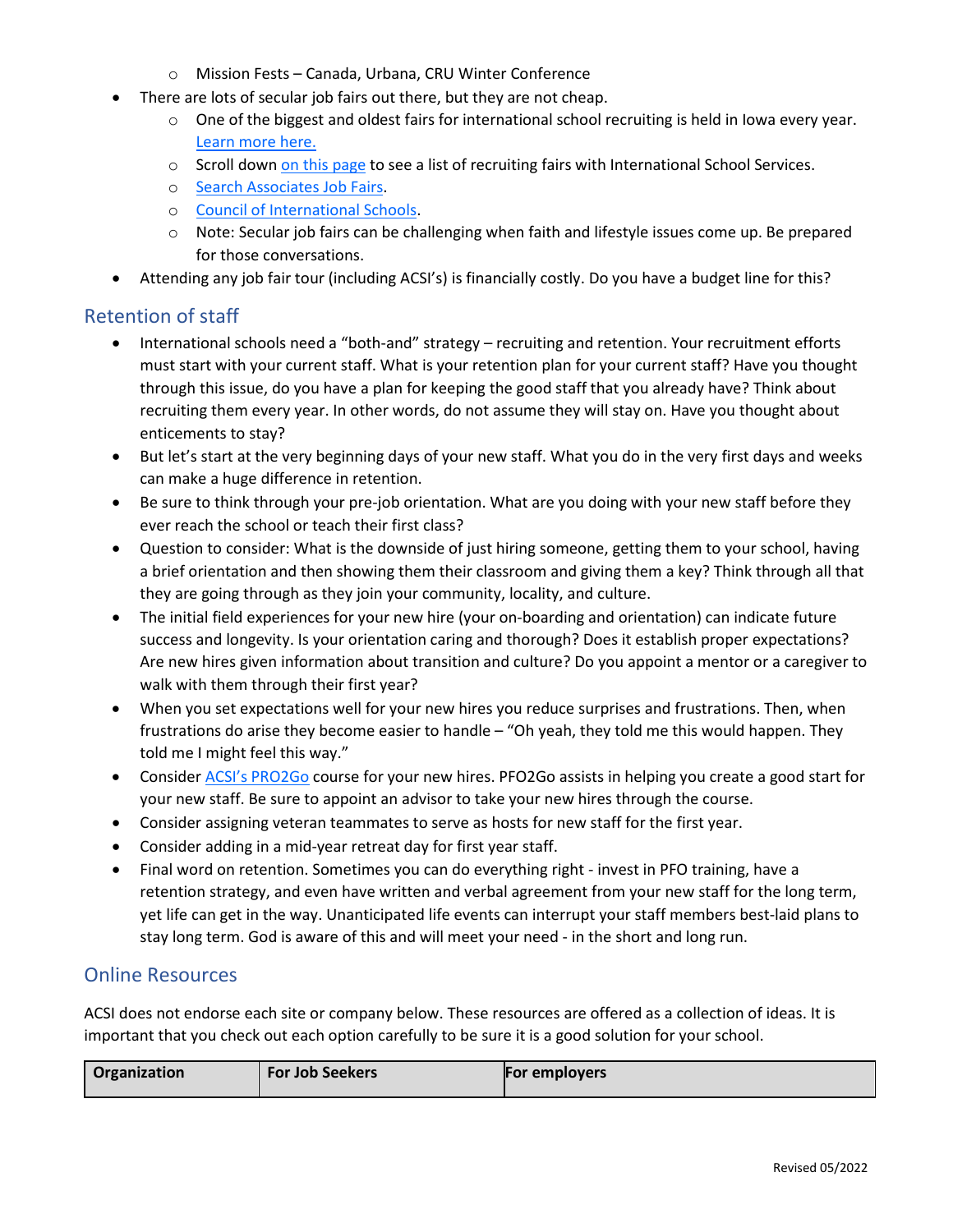| Association of Christian<br>Schools International | www.ChristianEducatorJobs.com                         | Included with ACSI membership - 8 free posts<br>https://www.acsi.org/careers     |
|---------------------------------------------------|-------------------------------------------------------|----------------------------------------------------------------------------------|
| (ACSI)<br>ChristianJobs                           |                                                       | Fee Based.                                                                       |
|                                                   | www.christianjobs.com                                 | https://www.christianjobs.com/employers/job-posting-                             |
|                                                   |                                                       | process/                                                                         |
| <b>ACSI Western Canada</b>                        | https://www.acsiwc.org/overview-                      | Part of ACSI. They would be pleased to post your job free                        |
|                                                   | 1                                                     | of charge!                                                                       |
| <b>ACSI Eastern Canada</b>                        | https://acsiec.org/positions-                         | Part of ACSI.                                                                    |
|                                                   | available                                             |                                                                                  |
| <b>Christian Schools</b>                          | https://csa.edu.au/jobs/                              | ACSI Partner, fee based. Will offer 50% discount to ACSI                         |
| Australia                                         |                                                       | international schools.                                                           |
|                                                   |                                                       | https://christianschooljobs.com.au/employer-panel/                               |
|                                                   |                                                       | Instructions to post and access discount.                                        |
| <b>TeachNext</b>                                  | https://missionnext.org/welcom                        | Fee to post, must be ACSI school and overseas. Posting                           |
|                                                   | e-to-                                                 | page.                                                                            |
|                                                   | missionnext/individuals/educati                       |                                                                                  |
|                                                   | on-jobs-detail/                                       |                                                                                  |
| <b>Christian Schools</b>                          | https://www.csionline.org/job-                        | Must be a member of CSI. https://www.csionline.org/job-                          |
| International                                     | board                                                 | board/post-job                                                                   |
| Christian Career Center                           | www.christiancareercenter.com                         | Fee based.                                                                       |
|                                                   |                                                       | https://www.christiancareercenter.com/employer-                                  |
|                                                   |                                                       | products/                                                                        |
| Association of Christian                          | https://www.christian-                                | This is a free posting in the UK                                                 |
| <b>Teachers UK</b>                                | teachers.org.uk/vacancies                             |                                                                                  |
| Christian School                                  | https://christianschoolemployment                     | Fee based.                                                                       |
| Employment                                        | .com/                                                 | https://christianschoolemployment.com/employer/pricin                            |
| <b>OSCAR UK</b>                                   |                                                       | g/                                                                               |
|                                                   | https://oscar.org.uk/advertise-jobs-<br>opportunities | All things missions in the UK.                                                   |
| See Oscar's lists of                              | https://oscar.org.uk/resources/expl                   | Remember what we said about fishing poles?                                       |
| sending agencies                                  | oring-vocation/vacancy-agents                         |                                                                                  |
|                                                   |                                                       |                                                                                  |
| TeachBeyond                                       | www.teachbeyond.org                                   | Must be a partner or owned schools                                               |
| Network of International                          | www.nics.org                                          | Must be a NICS owned school                                                      |
| Christian Schools                                 |                                                       |                                                                                  |
| <b>International School</b>                       | https://iscglobal.org/                                | Must be an ISC owned school                                                      |
| Consortium                                        |                                                       |                                                                                  |
| Resourcing Christian                              | www.rce-international.org                             | Must be a partner school. https://www.rce-                                       |
| <b>Education International</b>                    |                                                       | international.org/partner-schools-ministries/                                    |
| <b>International Schools</b>                      | https://www.iss.edu/international-                    | Fee based. Secular.                                                              |
| Services                                          | teaching                                              | https://www.iss.edu/services/teacher-recruitment/hire                            |
| TeachAway                                         | www.teachaway.com                                     | Fee based. Secular.                                                              |
|                                                   |                                                       | https://www.teachaway.com/recruitment/post-teaching-                             |
|                                                   |                                                       | jobs                                                                             |
| <b>Search Associates</b>                          | www.searchassociates.com                              | Must be member. Secular.                                                         |
|                                                   |                                                       | https://www.searchassociates.com/School-                                         |
|                                                   |                                                       | Services/Recruiting.aspx                                                         |
| Joy Jobs                                          | www.joyjobs.com                                       | Fee based, but inexpensive. Secular<br>http://www.joyjobs.com/schools/index.html |
| TIE (The International                            | https://www.tieonline.com/tie ser                     | Fee based. https://www.tieonline.com/postjobad_qa.cfm                            |
| Educator)                                         | vices.cfm                                             |                                                                                  |
|                                                   |                                                       |                                                                                  |